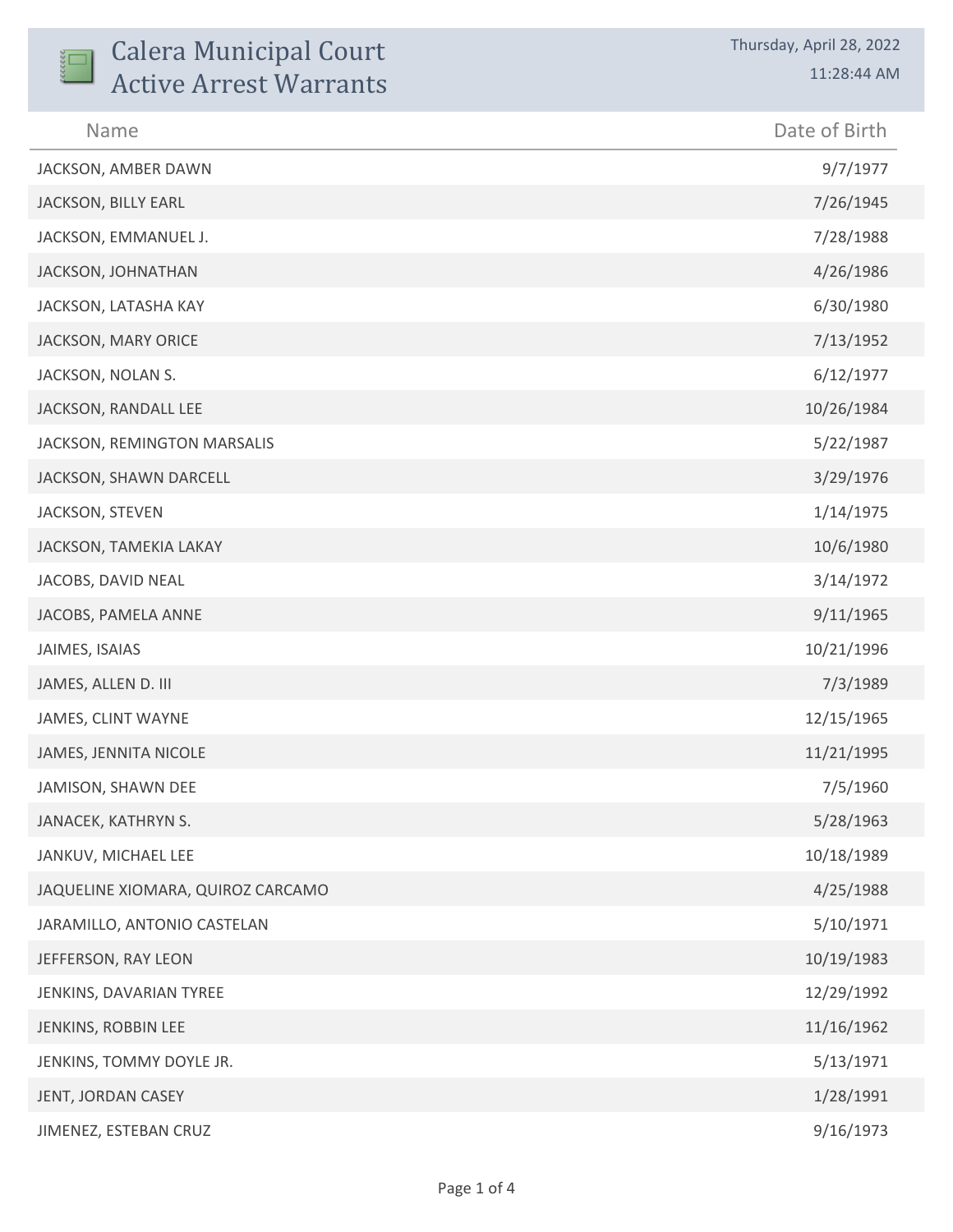| Name                        | Date of Birth |
|-----------------------------|---------------|
| JIMENEZ, JORGE ARMANDO      | 1/27/1982     |
| JIMENEZ, RENE               | 11/9/1984     |
| JIMEZ, ERMILO               | 8/27/1980     |
| JOAQUIN, ELINIA LIANNE      | 1/28/1984     |
| JOHN, CHARLIE               | 8/28/1998     |
| JOHNS, HARRY LEE III        | 9/12/1988     |
| JOHNSON III, JOHNNIE EDWARD | 3/10/1989     |
| JOHNSON JR, DAVID LEE       | 4/11/1983     |
| JOHNSON, CHRISTOPHER BRENT  | 5/30/1990     |
| JOHNSON, DOUGLAS F.         | 1/8/1964      |
| JOHNSON, JAMES CEDRIC       | 12/21/1965    |
| JOHNSON, JEREMY LEE         | 6/7/1973      |
| JOHNSON, JERRY LEE          | 3/2/1977      |
| JOHNSON, JOHN ANTHONY       | 7/12/1971     |
| JOHNSON, JOHN NATHAN        | 8/20/1952     |
| JOHNSON, JOHNNIE E. III     | 3/10/1989     |
| JOHNSON, KIA CHANET         | 11/20/1980    |
| JOHNSON, LADARRYL ANTWAUN   | 5/19/1985     |
| JOHNSON, LAVELL D.          | 1/14/1984     |
| JOHNSON, MEGAN ELISE        | 5/30/1986     |
| JOHNSON, MORGAN BREANNE     | 6/14/1983     |
| JOHNSON, RANDALL MATTHEW    | 7/29/1985     |
| JOHNSON, RICHARD FRANKLIN   | 5/3/1987      |
| JOHNSON, TREMAYNE REMON     | 5/16/1979     |
| JOHNSON, WILLIAM JORDON III | 3/26/1984     |
| JOHNSTON, DAVID T.          | 12/9/1980     |
| JOHNSTON, MICHELLE GAYLENE  | 8/3/1991      |
| JONES JR, GARY DON          | 1/24/1990     |
| JONES JR, JOHNNY WARREN     | 7/7/1969      |
| JONES REED, ASHLEY MARIE    | 6/30/1993     |
| JONES, ADRIAN L.            | 10/8/1976     |
| JONES, ALEXUS MARIE         | 1/6/1998      |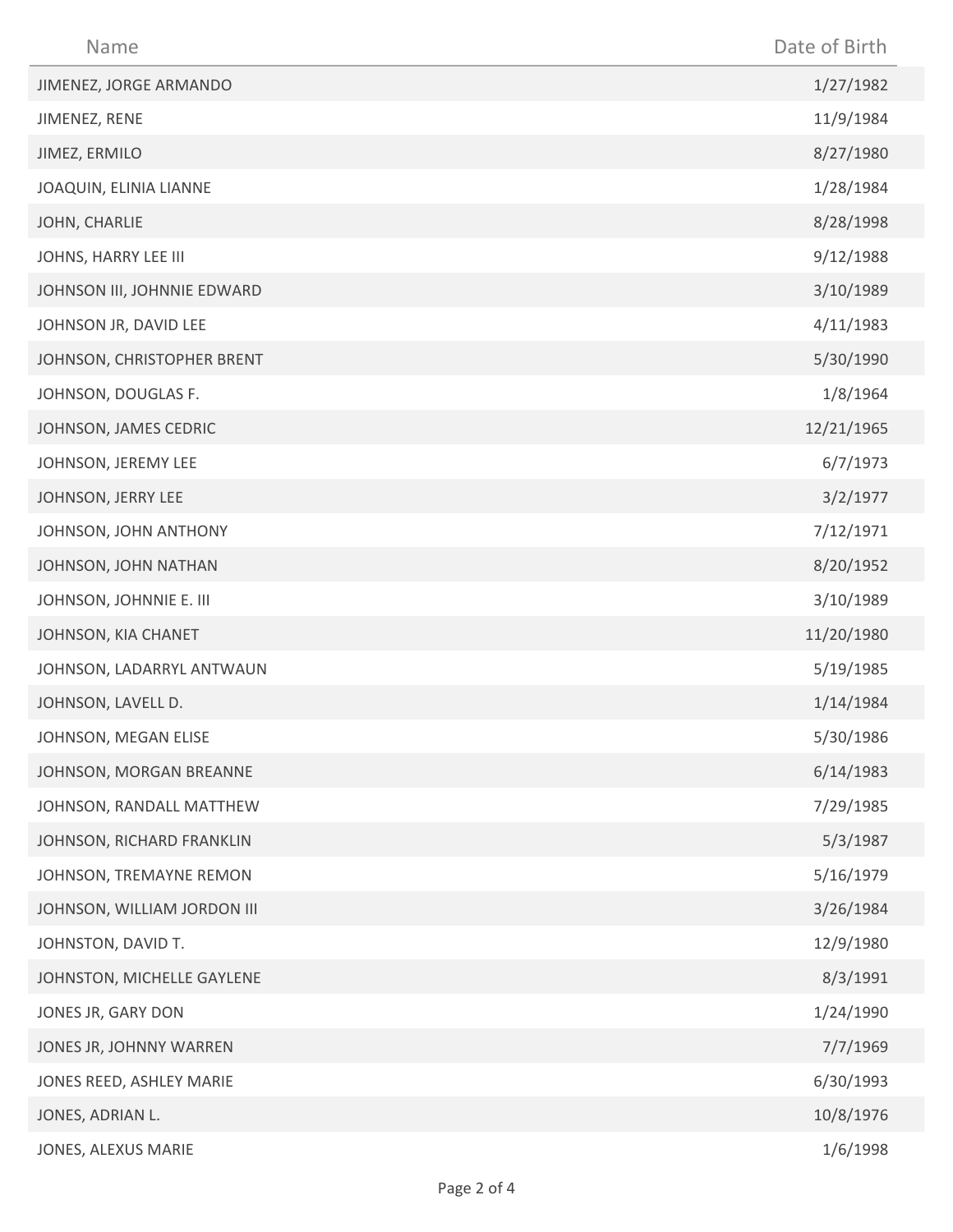| Name                      | Date of Birth |
|---------------------------|---------------|
| JONES, AMANDA JANE        | 11/19/1982    |
| JONES, CHARLES TRAVIS     | 8/2/1976      |
| JONES, CHRISTY LASHAN     | 1/17/1968     |
| JONES, CRECHELLE E        | 4/8/1974      |
| JONES, DAVID CHARLES      | 1/12/1985     |
| JONES, DOMINIQUE DA'SHAWN | 12/9/1991     |
| JONES, DONALD TROY        | 11/26/1964    |
| JONES, EDRIQUE GARZA      | 8/21/1982     |
| JONES, HUBERT DARNELL     | 8/26/1968     |
| JONES, JAMIE DON          | 5/7/1984      |
| JONES, JAN MARIE          | 10/7/1959     |
| JONES, JESSIE             | 8/4/1989      |
| JONES, JOSEPH ISAAC       | 10/2/1983     |
| JONES, JSON               | 6/28/1997     |
| JONES, KLAHILA SHAREA     | 3/17/1977     |
| JONES, LALANII NICOLE     | 6/26/1969     |
| JONES, LATANELA SHATORI   | 2/17/1987     |
| JONES, MARQUISE DEVONTE   | 2/10/1993     |
| JONES, MICHAEL DONNYEL    | 7/25/1984     |
| JONES, SHANDA LILLIAN     | 10/21/1977    |
| JONES, TERESA ANN         | 6/18/1964     |
| JONES, TODD CHRISTOPHER   | 10/18/1969    |
| JORDAN, DARNELL WAYNE     | 2/5/1980      |
| JORDAN, JAMES             | 12/25/1990    |
| JORDAN, JASON ARNOLD      | 12/18/1990    |
| JORDAN, KASSONDRA LEANN   | 9/6/1988      |
| JORDAN, KRISTAL           | 7/20/1982     |
| JORDAN-SANCHEZ, RAMON     | 4/8/1991      |
| JOUETT, BOBBY TANNER      | 6/5/1996      |
| JOVAN, ALEJANDRO          | 2/7/1993      |
| JUAREZ V, JULIAN V        | 5/11/1991     |
| JUAREZ, MARY ANN          | 12/16/1983    |